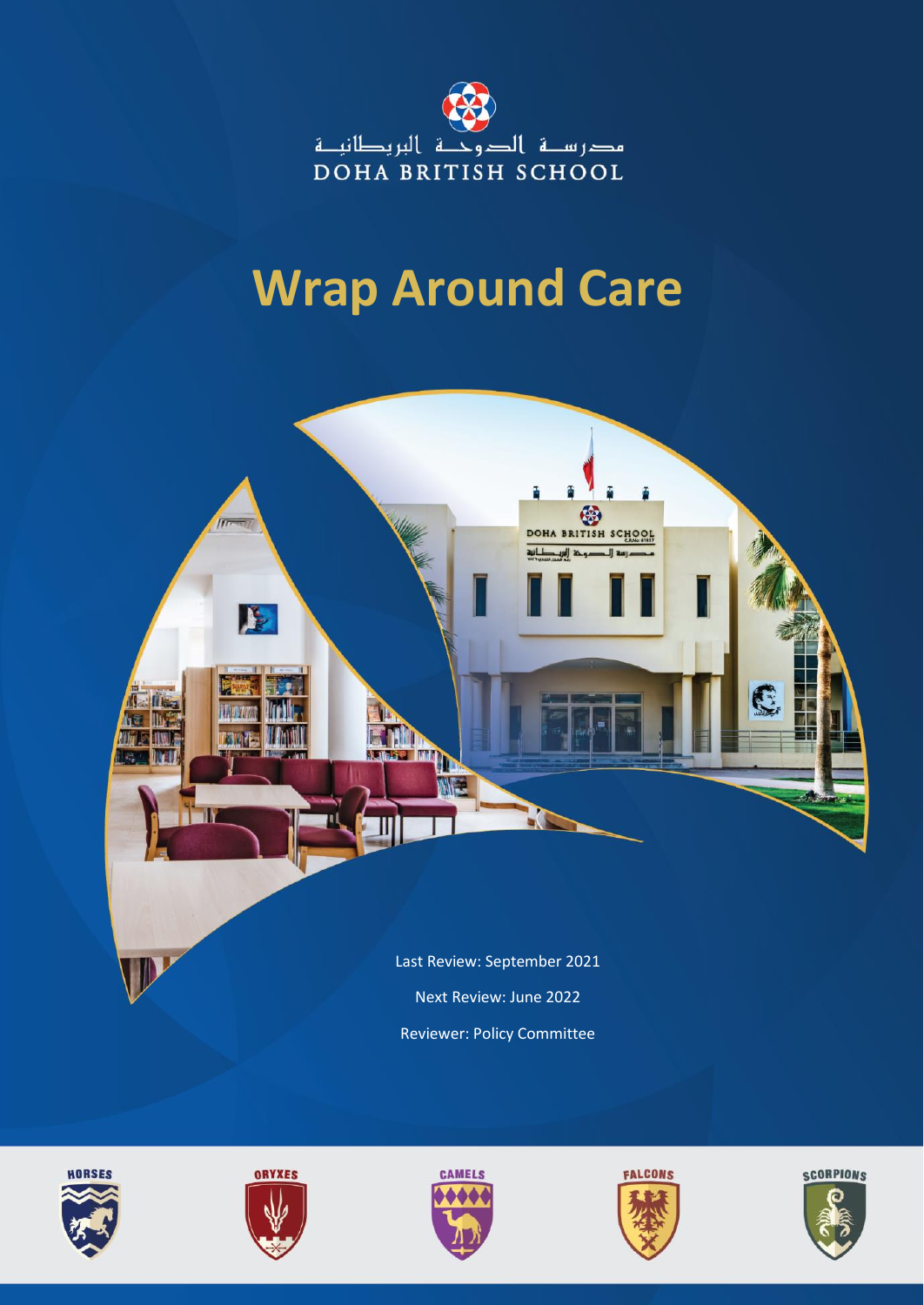

## **Doha British School Wrap Around Care**

## **At Doha British School, we are a caring and considerate employer. As part of our commitment to our staff, we provide wrap-around care during term time. This includes:**

- Breakfast club from 6:30am 6:50am (the commencement of the school day).
- After-school creche, which runs Sunday Wednesday 12:45pm/1:30pm 2:35pm. There is no creche facility on Thursday and parents must pick their children up at the designated time (1:20pm or 1:30pm).
- During INSET days, it is the responsibility of the parent to arrange childcare for their child. When possible, we will utilise our outside agencies to support INSET childcare.
- During Induction week at the start of the academic year, it is the responsibility of the parent to arrange childcare for their child. When possible, we will utilise our outside agencies to support Induction week childcare.

We expect the staff, who take advantage of the Wrap Around Care, to treat all staff delivering the service with respect and courtesy and to pick their children up on time.